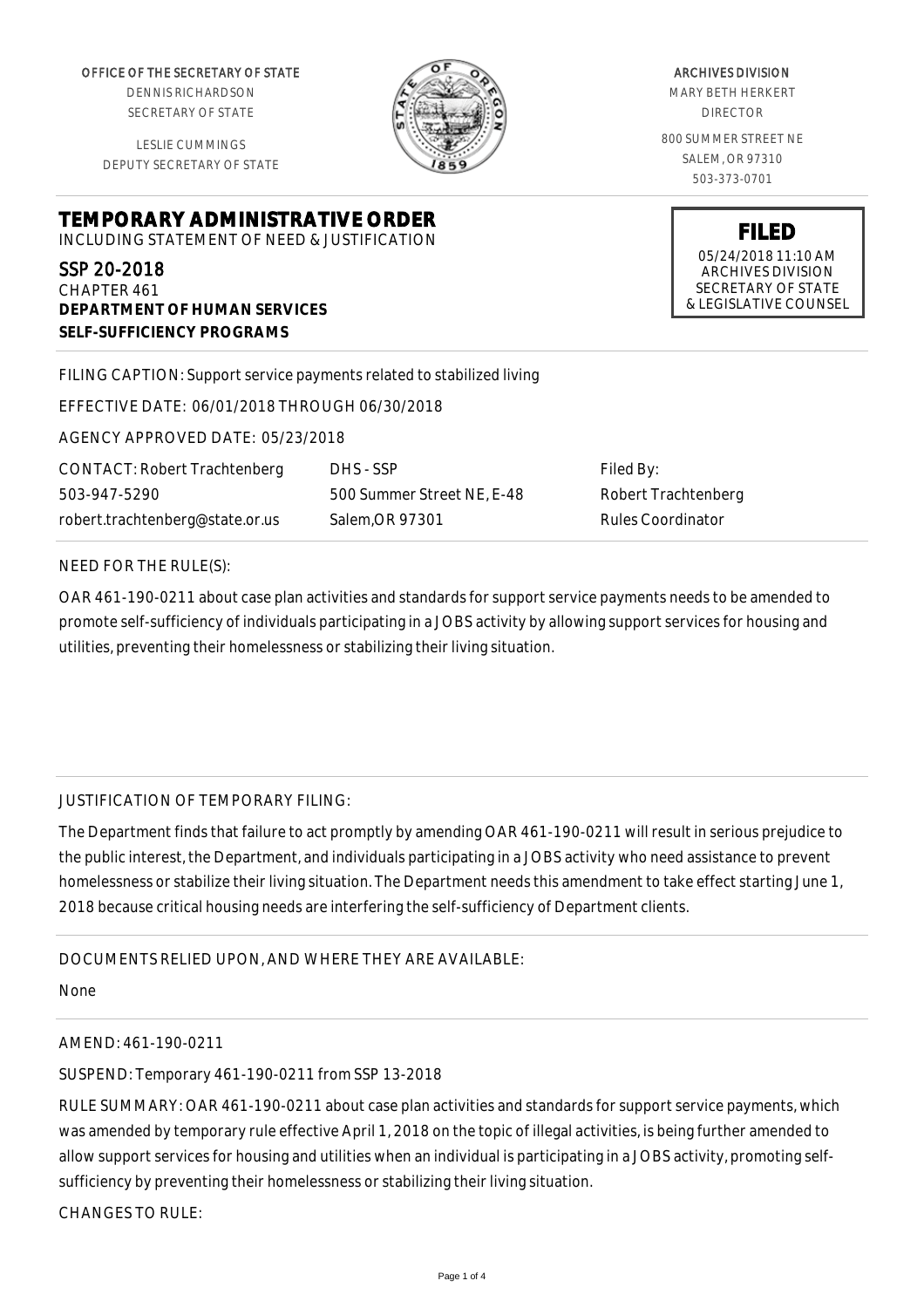461-190-0211

Case Plan Activities and Standards for Support Service Payments; JOBS, Post-TANF, Pre-TANF, REF, REP, SFPSS, TA-DVS, TANF ¶

In the JOBS, Post-TANF, Pre-TANF, REF, SFPSS, TA-DVS, and TANF programs, notwithstanding any other administrative rule in chapter 461 and subject to the limitations of state funding, the following special provisions apply:¶

(1) Participation in an activity (see OAR 461-001-0025) is available to the following individuals:¶

(a) An individual who is an adult parent, needy caretaker relative (see OAR 461-001-0000), or teen parent (see OAR 461-001-0000) receiving TANF who is not otherwise exempt (see OAR 461-130-0305) and in accordance with participation requirements in OAR 461-130-0310.¶

(b) An individual who is an applicant or recipient in the Pre-TANF, Post-TANF, or SFPSS program.¶

(c) Subject to local services and budget, an individual who is a JOBS volunteer (see OAR 461-130-0310).¶

(d) An individual who has gone over-income for the TANF program due to earnings and needs to increase activity hours to meet Post-TANF federally required participation rates (see OAR 461-001-0025).¶

(e) An individual who has become over-income for the TANF program due to earnings in an on-the-job training (see OAR 461-001-0000) activity is eligible to receive support services (see OAR 461-001-0025) for no more than three months, unless circumstances unique to the situation are identified and warrant the Department to approve a limited number of additional months. Eligibility for support services under this subsection is only permitted while the individual continues to participate in the on-the-job training activity. $\P$ 

(f) An individual who is receiving REF who is not otherwise exempt (see OAR 461-130-0305) and in accordance with participation requirements in OAR 461-130-0310.¶

(2) For eligible individuals, subject to the requirements and limitations in sections (1), (4), (5), (6), (7), (8), and (89) of this rule, the following activities are available, and include support services payments if needed:¶

(a) Job search (see OAR 461-001-0025).¶

(b) JOBS Plus (see OAR 461-001-0025 and OAR 461-101-0010) is limited to six months per individual, unless circumstances unique to the employment situation are identified and warrant the Department to approve a limited number of additional months.¶

(c) Work experience (see OAR 461-001-0025).¶

(d) Supported work (see OAR 461-001-0025).¶

(e) High School or GED Completion Attendance (see OAR 461-001-0025).¶

(f) Parents as Scholars (see OAR 461-001-0025).¶

(g) Limited family stability (see OAR 461-001-0000) activity.¶

(A) Drug and alcohol services (see OAR 461-001-0025).¶

(B) Mental health services (see OAR 461-001-0025).¶

(C) Attending medical appointments or services.¶

(D) Rehabilitation activities (see OAR 461-001-0025).¶

(E) Crisis Intervention (see OAR 461-001-0025).¶

(F) SSI application process.¶

(G) Domestic violence (see OAR 461-001-0000) intervention.¶

(H) Stabilized Living (see OAR 461-001-0025).¶

(h) Vocational training (see OAR 461-001-0025).¶

(i) Life skills (see OAR 461-001-0025).¶

(j) On-the-job training.¶

(k) Unsubsidized employment (work).¶

(L) Adult Basic Education (see OAR 461-001-0025).¶

(m) Job skills training (see OAR 461-001-0025).¶

(n) Self-initiated training (see OAR 461-001-0025).¶

(o) Program entry (see OAR 461-001-0025).¶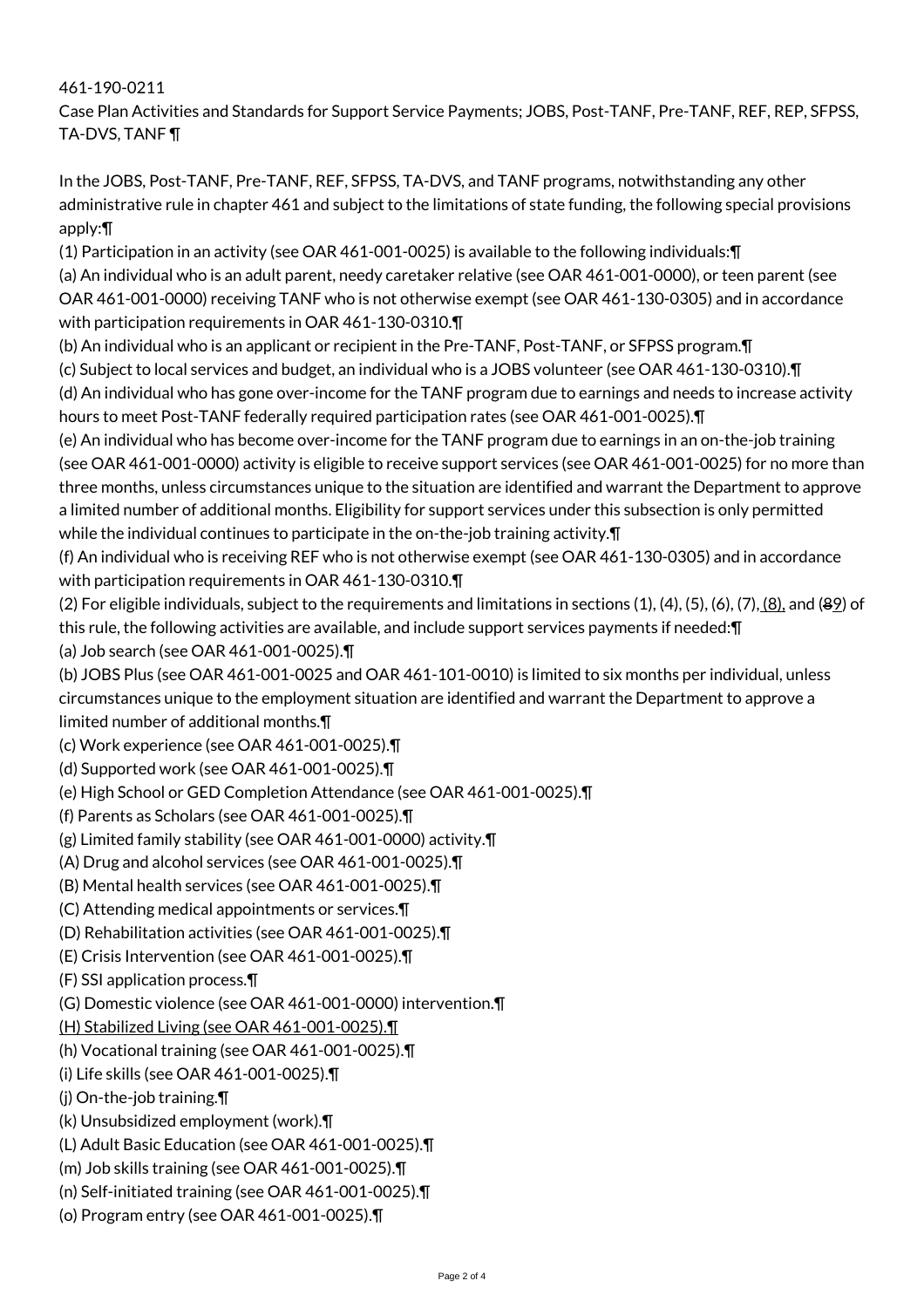(3) The following activities do not include support services payments:¶

(a) Family Support & Connections.¶

(b) Microenterprise (see OAR 461-001-0000).¶

(c) Post-TANF.¶

(4) In approving JOBS program or REP program support services payments, the Department must consider lower cost alternatives. This rule is not intended to supplant Department funding with other funding that is available in the community. The expectation of the Department is that Department staff and participants work collaboratively to seek resources that are reasonably available to the participant in order to participate in activities.¶

(5) Payments for support services are only provided when:¶

(a) Necessary to participate in activities in a signed case plan;¶

(b) Authorized in advance; and¶

(c) All other provisions of this rule are met.¶

(6) Payments for support services for JOBS participants are subject to the following limitations:¶

(a) Child Care. Payments for child care may be authorized, as limited by OAR 461-160-0040, if necessary to enable individuals to participate in an approved JOBS program activity specified in the individual's case plan, including an individual approved by the district to complete a family stability activity. If authorized, payment for child care is:¶

(A) The lesser of the actual rate charged by the care provider and the rate established in OAR 461-155-0150. The Department rate for children in care less than 158 hours in a month is limited by OAR 461-155-0150.¶ (B) The minimum hours necessary, including meal and commute time, for the individual to participate in an approved JOBS program activity.¶

(b) Transportation. The Department may provide payments for an individual for transportation costs incurred in travel to and from an approved JOBS program activity or an individual approved by the district to complete a family stability activity. Payment is made only for the cost of public transportation, the cost of fuel, or for minimal vehicle repairs. Payments are subject to the following considerations:¶

(A) Payment for public transportation is a priority over payment for a privately owned vehicle.¶

(B) Payment for fuel costs for a privately-owned vehicle is provided if the participant or individual providing the transportation reports having a valid driver's license and vehicle insurance and either of the following is true:¶ (i) No public transportation is available or the participant is unable to use public transportation because of a verifiable medical condition or disability for which no accommodation is available.¶

(ii) Public transportation is available but is more costly than the cost of fuel.¶

(C) Payment for vehicle repairs may be authorized at the discretion of the district if the following are true:¶ (i) No reasonable public transportation is available; and¶

(ii) The costs to repair the participant's vehicle is reasonable in relation to the value of the vehicle and the minimum necessary.¶

(c) Housing and Utilities. Payments for housing and utilities are not allowed Subject to local services and budget, the Department may provide payment for an individual regarding housing and utilities expenses. Payments are subject to the following:¶

(A) The individual is engaged in a JOBS plan.¶

(B) Except as provided in paragraph (D) of this subsection, each payment type (such as rent, mortgage, utility bill, storage fees) is limited to two months per benefit group (see OAR 461-110-0750).¶

(C) Except as provided in paragraph (D) of this subsection, this payment is limited to \$3,000 per benefit group for each three-month period.¶

(D) With prior manager approval upon verification that an individual has greater needs to stabilize a living situation or prevent homelessness, the Department may approve payments that exceed the limits in paragraphs (B) and (C) of this subsection.¶

(d) Other Payments. When the need is identified by the district and no other sources are available, the Department may provide other payments needed --¶

(A) To look for work.¶